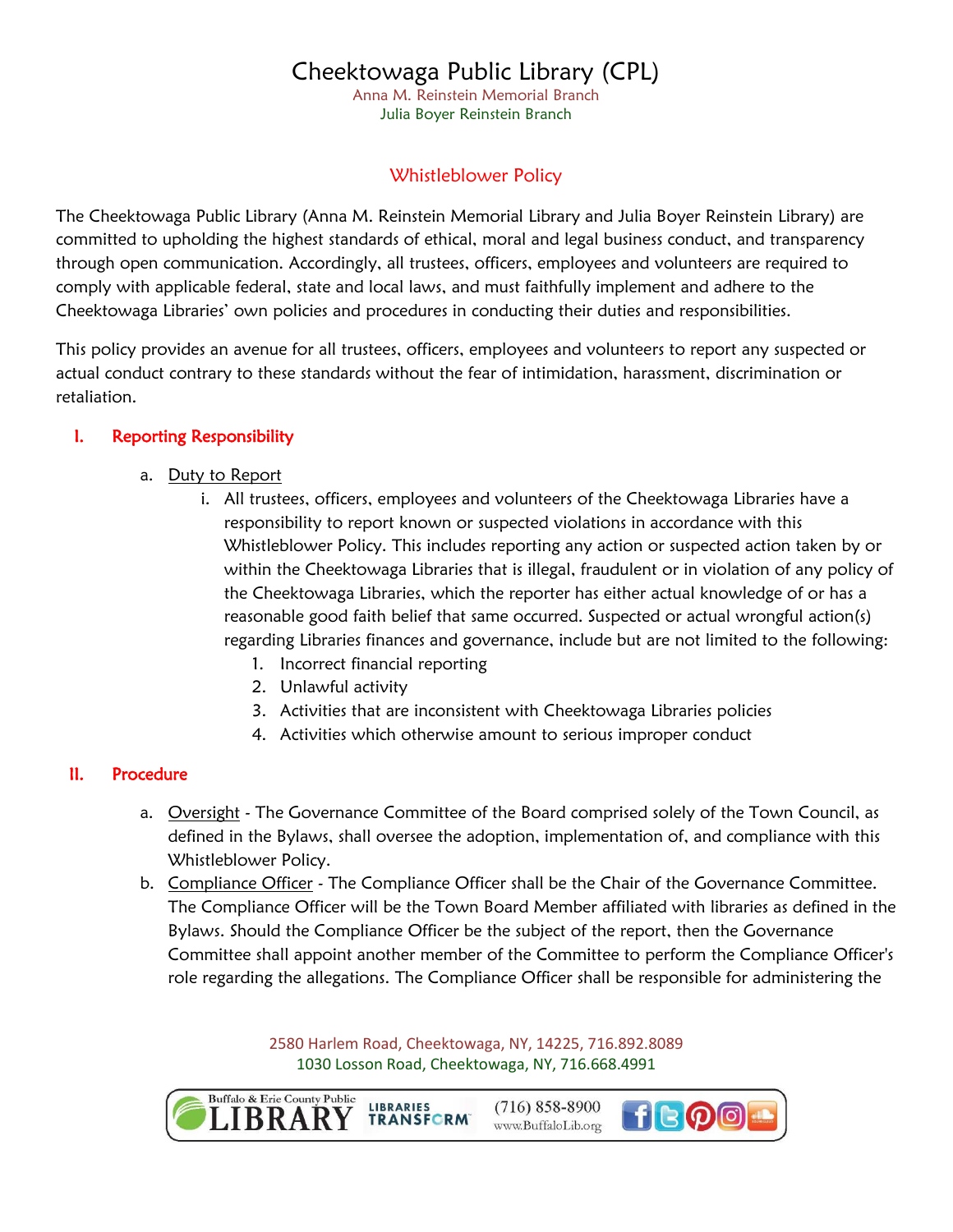Anna M. Reinstein Memorial Branch Julia Boyer Reinstein Branch

Whistleblower Policy, overseeing an investigation, and reporting to the Governance Committee. The Compliance Officer shall report to the Board at least annually on compliance activity.

- c. Reporting Violations All reports should be made using the Whistleblower Reporting Form, attached as Appendix A, which will be available on the Cheektowaga Libraries website. Trustees, officers, employees and volunteers should promptly report alleged violations to the Compliance Officer. If reporter deems it inappropriate to file the report with the Compliance Officer, the report may be submitted to another Town Board Member. Any such reports received by the President or Vice President of the Board of Trustees, or designee, including the completed Whistleblower Reporting Form shall be forwarded to the Governance Committee, subject to the restrictions of Section II.b.
- d. Anonymous Reporting With the exception of a person's report of his or her own violation, the reporter shall not be required to provide his or her name on said form. However, anonymous reports must include sufficient information, including but not limited to, the name of the person against whom the report is being made, the date of the incident, and a description of the incident, in order that an investigation can be conducted
- e. Handling Reports
	- i. The Governance Committee shall provide the reporter a timely acknowledgement of receipt of the report, whether submitted in person or otherwise. All reports submitted will be placed on the agenda for the next scheduled meeting of the Governance Committee of the Cheektowaga Libraries' Board of Trustees. An appropriate investigation will be undertaken by the Governance Committee, or legal counsel or other designee if deemed appropriate by the Governance Committee.
	- ii. A report summarizing the findings will be given to the reporter within 10 business days of the Governance Committee's meeting, if a name is provided on the Whistleblower Reporting Form. If more than 10 business days from the date of the Governance Committee's meeting are needed to complete a thorough investigation, the reporter will be notified in writing of an estimated date when the investigation will be completed.
	- iii. The person who is the subject of a whistleblower complaint shall not be present at or participate in any Board or Committee deliberations or vote on the matter relating to such complaint, provided that nothing in this subparagraph shall prohibit the Board or Committee from requesting that the person who is subject to the complaint present information as background or answer questions at a Committee or Board meeting prior to the commencement of deliberations or voting relating thereto
- f. Results of Investigation If the investigation establishes that a violation of law, external regulation or Cheektowaga Libraries' policy has occurred, then the Governance Committee shall determine the appropriate action based upon law and Libraries' policy and make a recommendation to the Board.
	- i. Civil or criminal prosecution will be pursued when warranted.

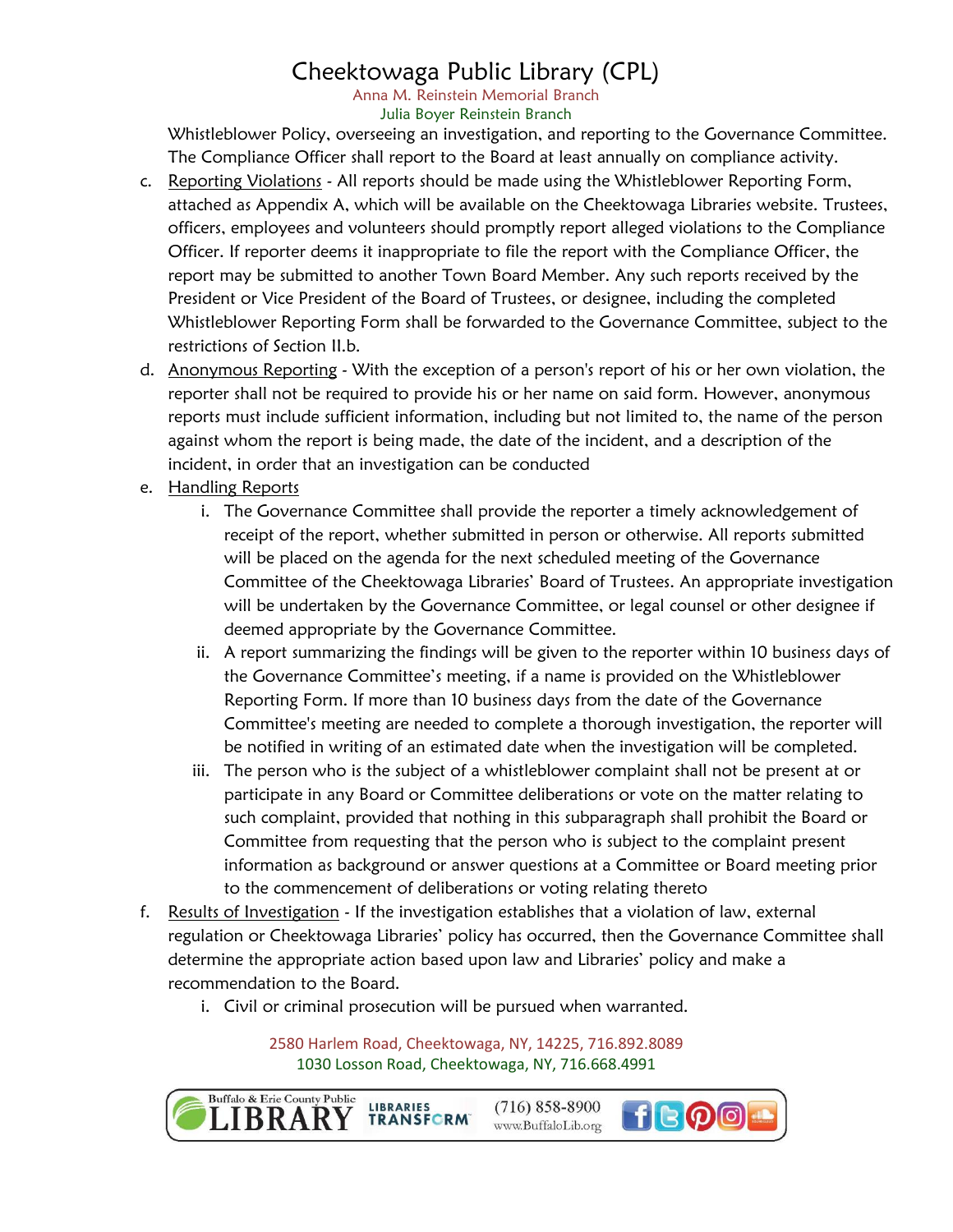Anna M. Reinstein Memorial Branch Julia Boyer Reinstein Branch

- ii. If the investigation establishes that no violation of law, external regulation or Cheektowaga Libraries' policy has occurred, then the Governance Committee shall report to the Board its findings and determination.
- iii. The investigation is closed when the Compliance Officer has deemed the investigation is complete and the Governance Committee has approved a recommendation for a resolution and/or corrective action to the Board.
- g. Documentation The Compliance Officer shall document the investigation and explain the rationale for any recommended resolution and/or corrective action.
	- i. All documentation relating to the investigation, including the Whistleblower Reporting Form, and the resolution and/or corrective action taken shall remain in the Cheektowaga Libraries' Governance Committee records and/or the Buffalo & Erie County Public Library's records in the Human Resources Department for at least five years.
- h. Confidentiality All violations or suspected violations may be submitted on a confidential or anonymous basis.
	- i. Reports will be kept confidential to the extent possible, consistent with the need to conduct an adequate investigation and prevent or correct suspected action(s).
	- ii. The Compliance Officer shall disclose information relating to a report with those who have a need to know so that the Governance Committee can conduct an effective investigation and determine what action to take based on the results of any such investigation.
	- iii. In appropriate cases, the investigation documents will be shared with law enforcement personnel.
	- iv. Disclosure of reports to individuals not involved in the investigation shall be viewed as a serious disciplinary offense and may result in discipline, up to and including dismissal, termination or civil lawsuits.
- i. Protection against Retaliation Any of the Cheektowaga Libraries' trustees, officers, employees or volunteers who reports a suspected or actual violation(s), in good faith shall not suffer intimidation, harassment, discrimination or other retaliation or, in the case of an employee, adverse employment action.

### III. Regulations

- a. Discipline for Retaliatory Conduct Retaliation is a serious violation of this policy and should be reported immediately to the Chair of the Governance Committee or the Cheektowaga Libraries' Board of Trustees.
	- i. Depending on the nature and seriousness of the offense, the Libraries will impose appropriate discipline against any trustee, officer or employee found to have engaged in any form of retaliatory conduct against an individual reporting suspected or actual wrongful action(s) in accordance with this policy, up to and including dismissal or

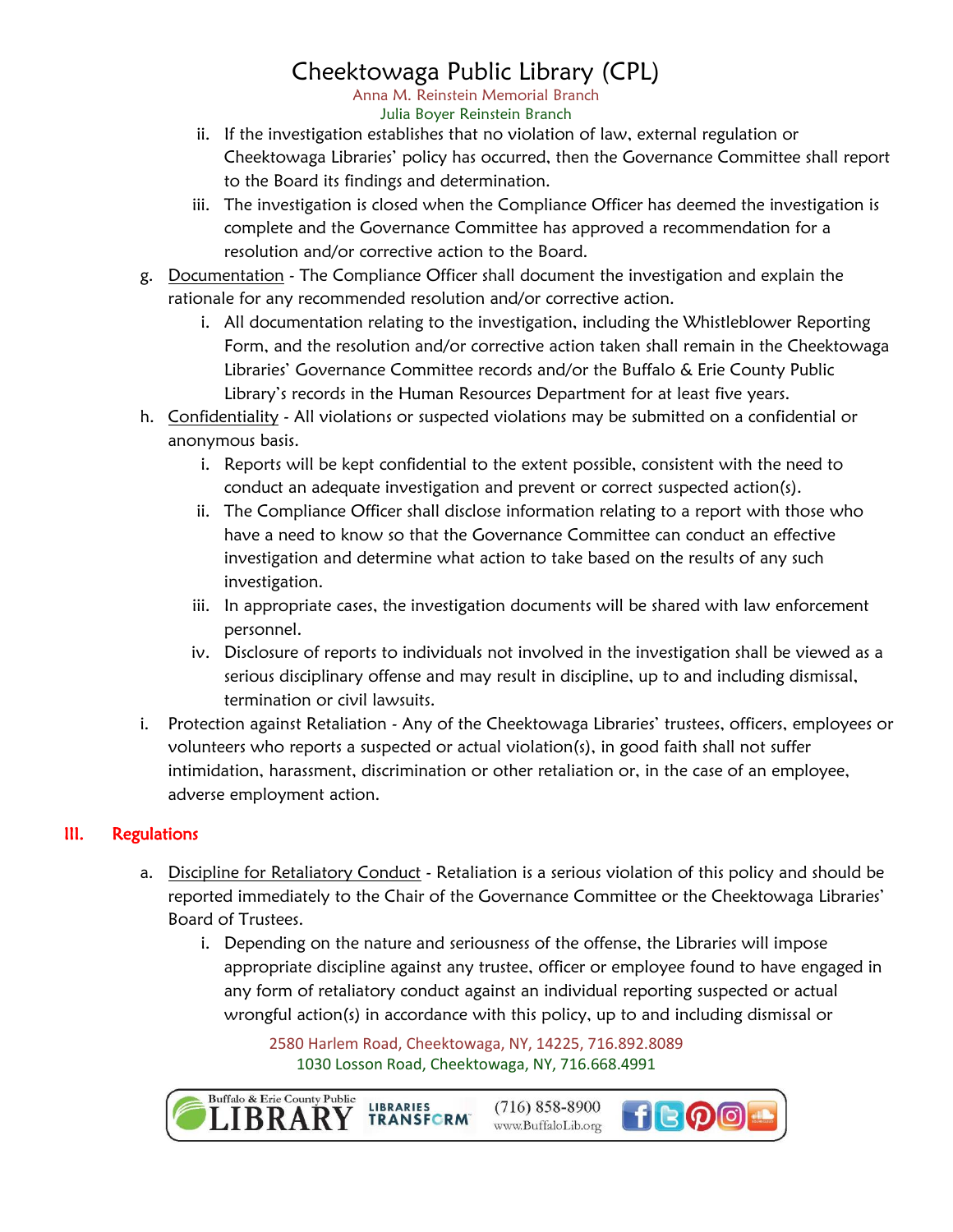Anna M. Reinstein Memorial Branch Julia Boyer Reinstein Branch

termination, and referral to the New York State Board of Regents for possible removal of a Trustee, pursuant to New York State Education Law Section 226.

- ii. Volunteers that engage in any such conduct will not be permitted to volunteer in Cheektowaga Public Library activities.
- b. Good Faith Reporting Any of the Cheektowaga Libraries' trustees, officers, employees or volunteers who file a report concerning a violation or suspected violation must do so in good faith and have reasonable grounds for believing the information in the report indicates a violation under this policy.
	- i. The Libraries will impose appropriate discipline against any trustee, officer or employee found to have knowingly made a report/complaint in bad faith, up to and including dismissal or termination, and referral to the New York State Board of Regents for possible removal of a Trustee, pursuant to New York State Education Law Section 226. This includes, but is not limited to, giving false information or making a report in retaliation.
	- ii. Volunteers that engage in any such conduct will not be permitted to volunteer in Cheektowaga Public Library activities.
- IV. Applicability and Distribution of Policy This policy shall apply to all trustees, officers, employees, and volunteers of the Cheektowaga Libraries. A copy of this Whistleblower Policy shall be made available to all trustees, officers, employees and to volunteers who provide substantial services to the Libraries via both Libraries' websites or at the Libraries in a conspicuous location accessible to employees and volunteers.

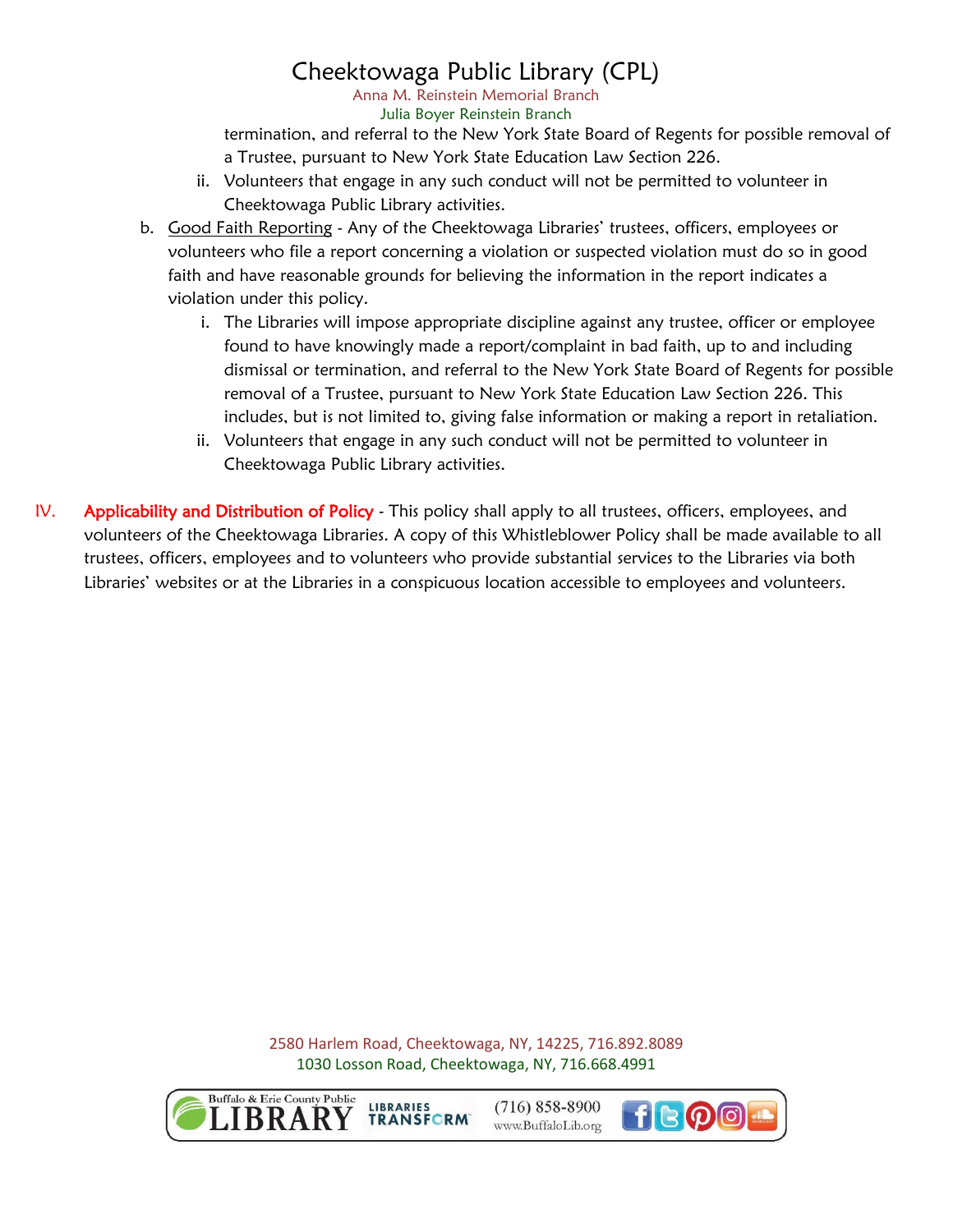Anna M. Reinstein Memorial Branch Julia Boyer Reinstein Branch

## Appendix A

#### Confidential Whistle Blower Reporting Form

DATE OF REPORT:

| REPORTER'S CONTACT INFORMATION: (Not required if being submitted anonymously) |                 |  |
|-------------------------------------------------------------------------------|-----------------|--|
| Name:                                                                         | Position/title: |  |
|                                                                               |                 |  |
| Library:                                                                      | Work phone $#$  |  |
|                                                                               |                 |  |
| Home address:                                                                 | Home phone $#$  |  |
|                                                                               |                 |  |
|                                                                               |                 |  |
| Best time to reach you                                                        | Email           |  |
|                                                                               |                 |  |
| Preferable method of communication                                            |                 |  |
|                                                                               |                 |  |

| PERSON AGAINST WHOM THE REPORT OF ACUTAL OR SUSPECTED WRONGFUL<br>  CONDUCT IS BEING MADE: If more than one please complete additional form(s) |                      |  |
|------------------------------------------------------------------------------------------------------------------------------------------------|----------------------|--|
| Name:                                                                                                                                          | Position/Title:      |  |
| Library:                                                                                                                                       | Phone $#$ (if known) |  |

| WITNESS(ES) TO ACUTAL OR SUSPECTED WRONGFUL CONDUCT: attach additional<br>sheets if necessary |                      |
|-----------------------------------------------------------------------------------------------|----------------------|
| Name:                                                                                         | Position/Title       |
| Library                                                                                       | Phone $#$ (if known) |
| Name:                                                                                         | Position/Title       |
| Library                                                                                       | Phone $#$ (if known) |

Continued on next Page